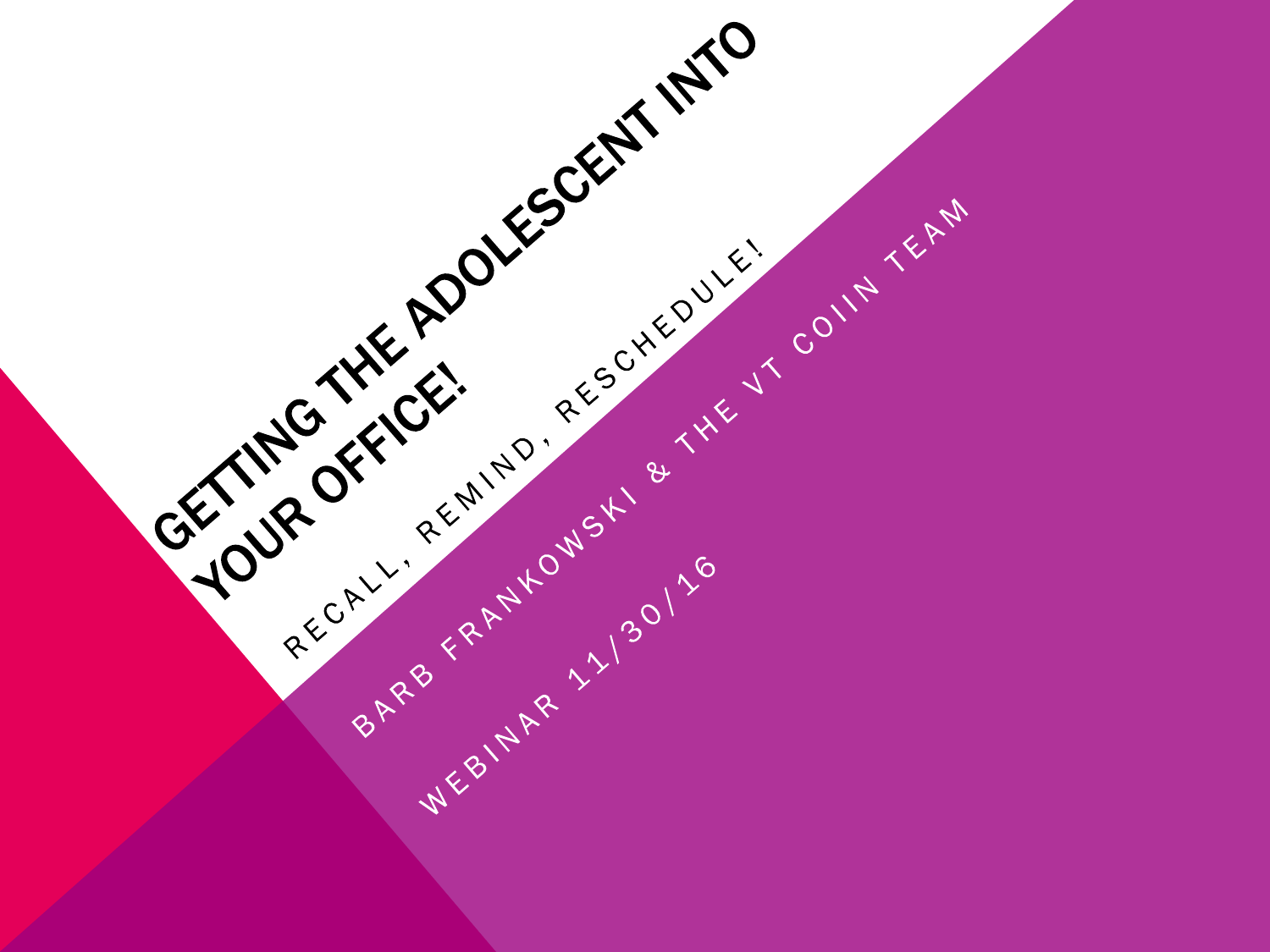## OBJECTIVES:

### Focus On:

- Panel Management/ Recall – Reach Out!
- Making the Appointment
- Reminder system
- Missed Appts: Reschedule! Forgive but DON'T FORGET!
- The Waiting Room **Experience**
- Confidentiality
- Following Up/ Making the Next Appointment
- "Catch me when you can"

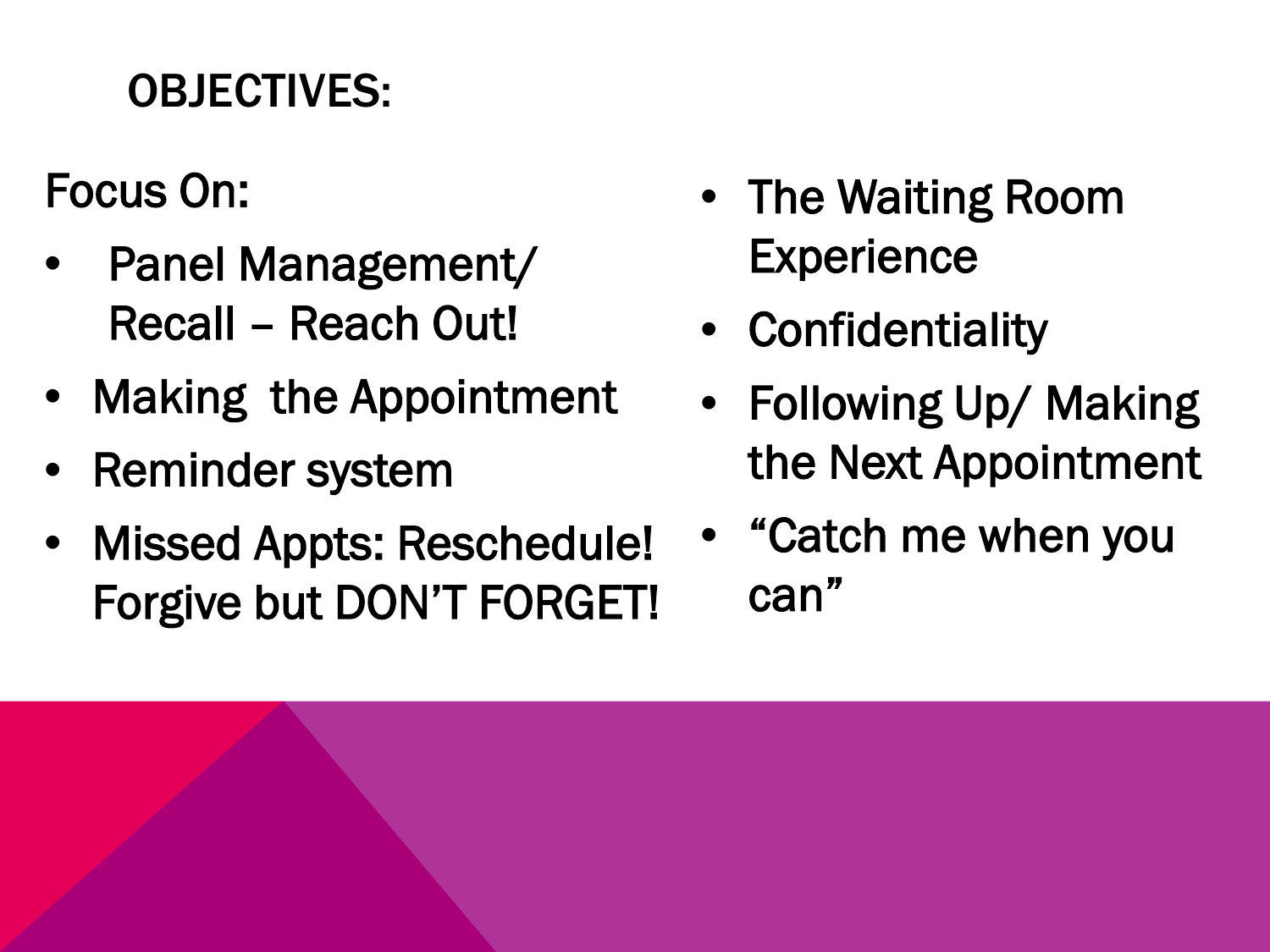- **PRELAIRER RECALL**<br> **Identify your adolescent**<br>
patients who need to be<br>
seen (Gap in Care Report) patients who need to be seen (Gap in Care Reports)
	- Reach out in an effective way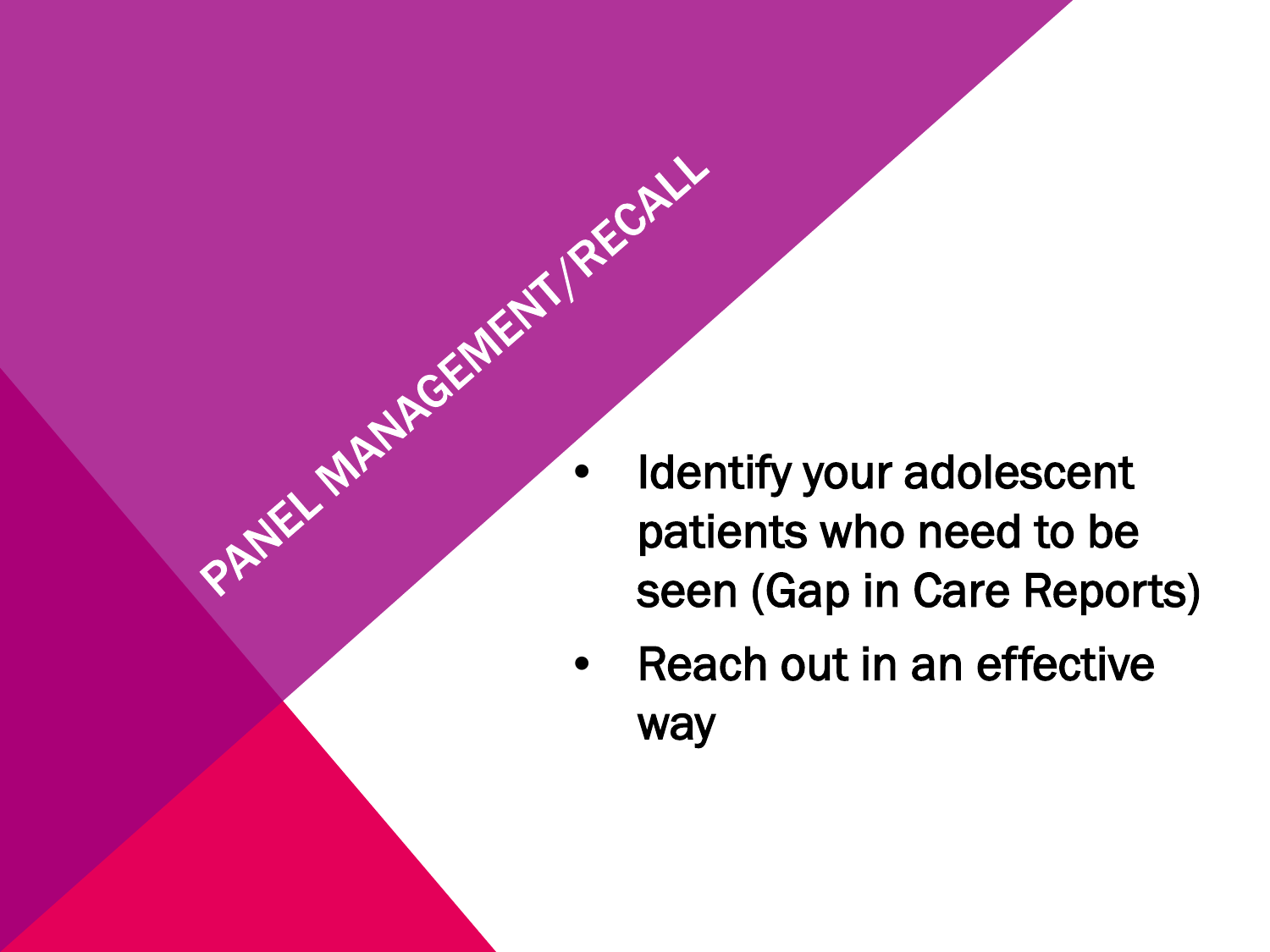# GETTING ADOLESCENTS IN

#### How do you do it? What is best for your population?

- Mail (post cards, letters)
- Phone
- Electronic (EMR portal, email, texting)

#### • Make it more effective

- Personalize
	- use names,
	- "Dr X is looking forward to seeing you".
	- talk about the specific visit, what happens during a 12, 15, 18 year check
	- explain your confidentiality policy
- Bundle other messages (new provider, weekend hours, flu clinics; new schedule for HPV!)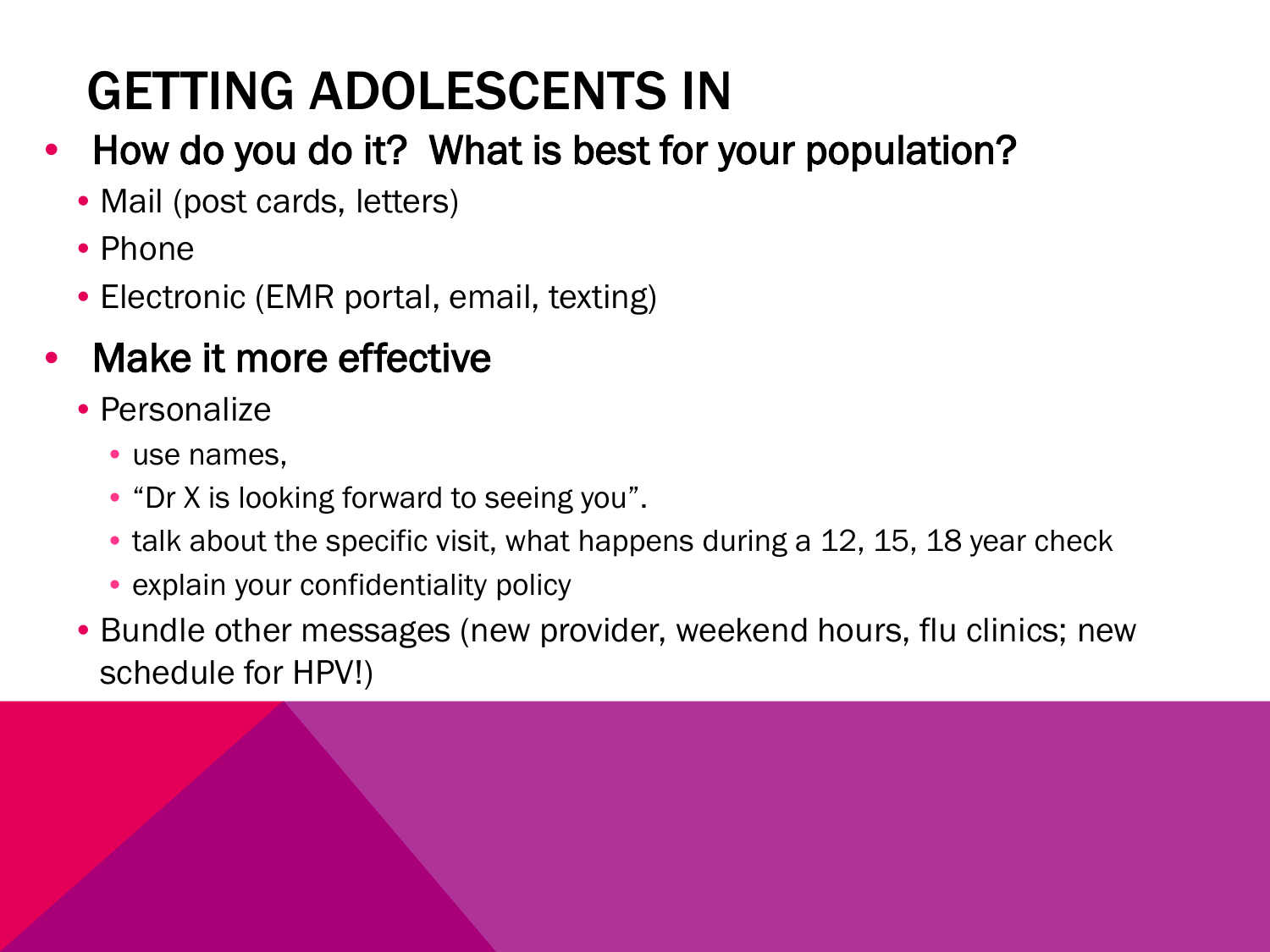We haven't seen Sarah in awhile! Why not schedule her 13 year check up now? Did you know that if she gets her HPV vaccine NOW she will only need 2 doses instead of 3? During this visit you will have an opportunity to have your questions answered about parenting a teen, plus Sara will have private time with Dr X so she can ask her own questions. No topic is off limits! Remember that this check up can be used for Sarah's Sports Clearance for next season.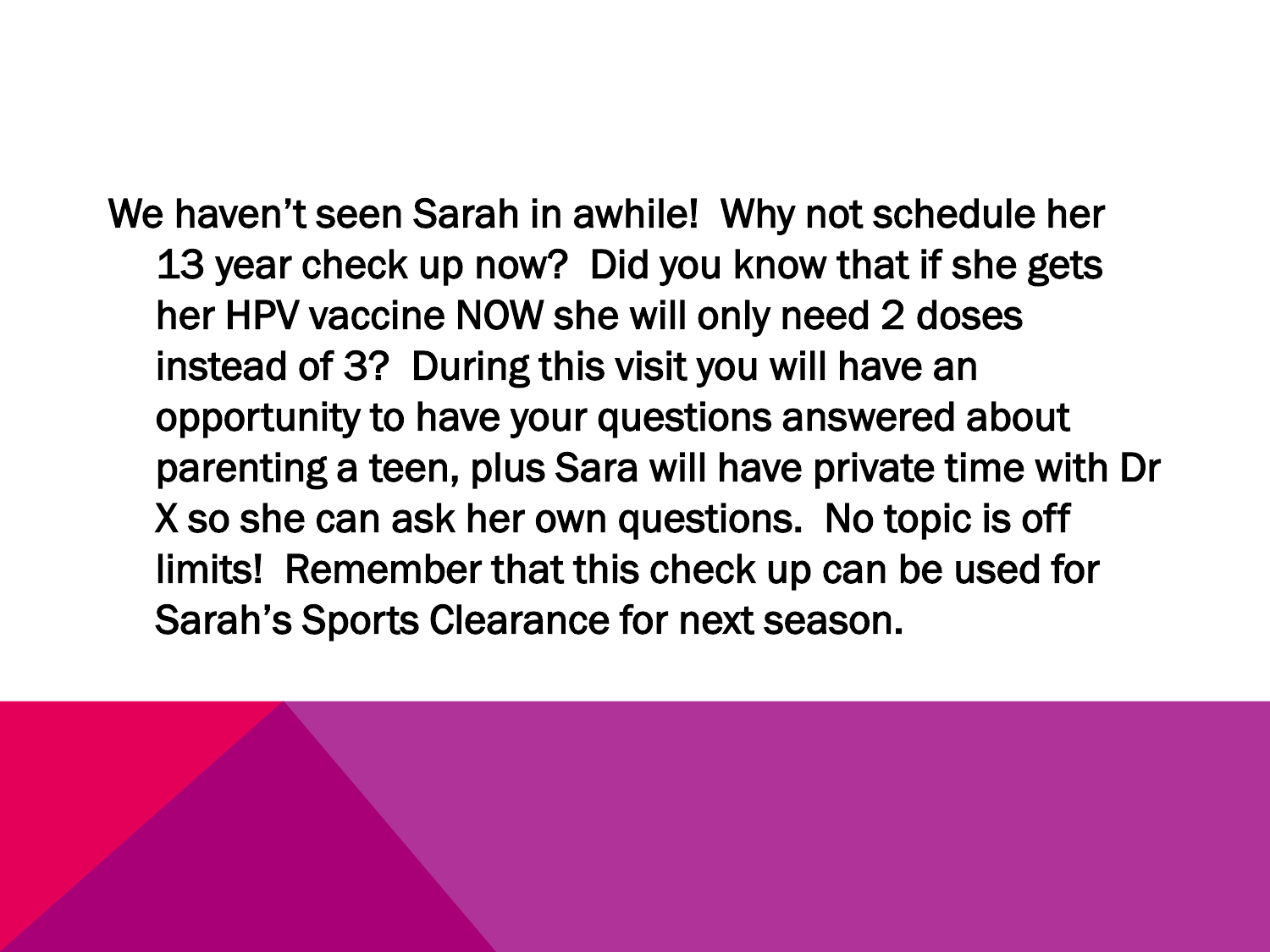Here are some of the topics Dr X will cover at Tony's 15 year check up:

- How are things going at home? At school?
- Eating healthy? Getting enough activity? Sleeping OK?
- Any problems with relationships? Stress or anxiety? Depression?
- Need help with risky behaviors? Any other problems?
- Get confidential, trustworthy advice!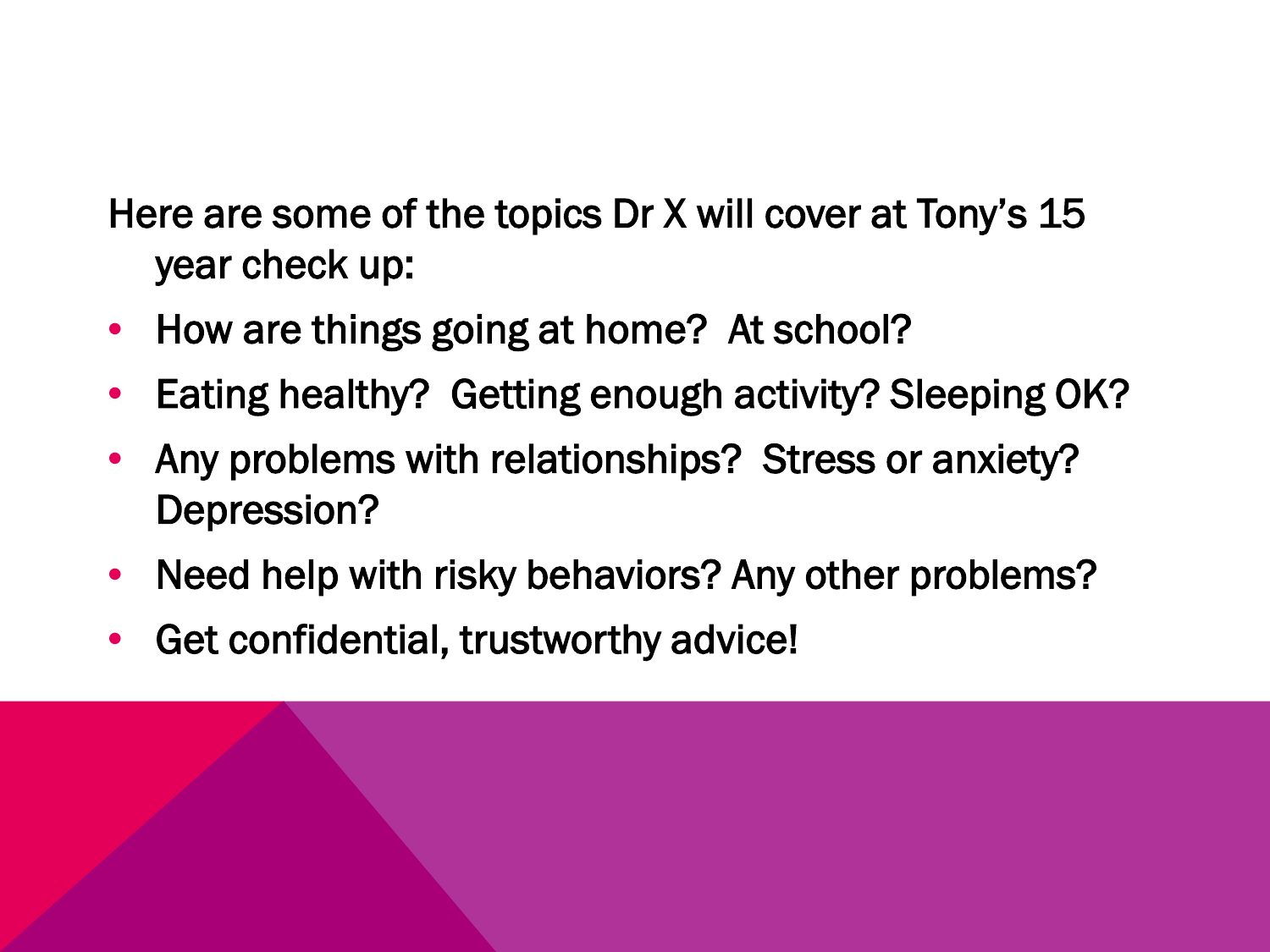# GETTING ADOLESCENTS IN

- Change the message periodically (different message, different postcard, whatever)
- Consider sending separate messages to the parent AND the adolescent
- Repeat!! Don't give up!
- Prioritize (most overdue, chronic illness, other risks)
- Consider setting aside time to schedule these visits sooner rather than later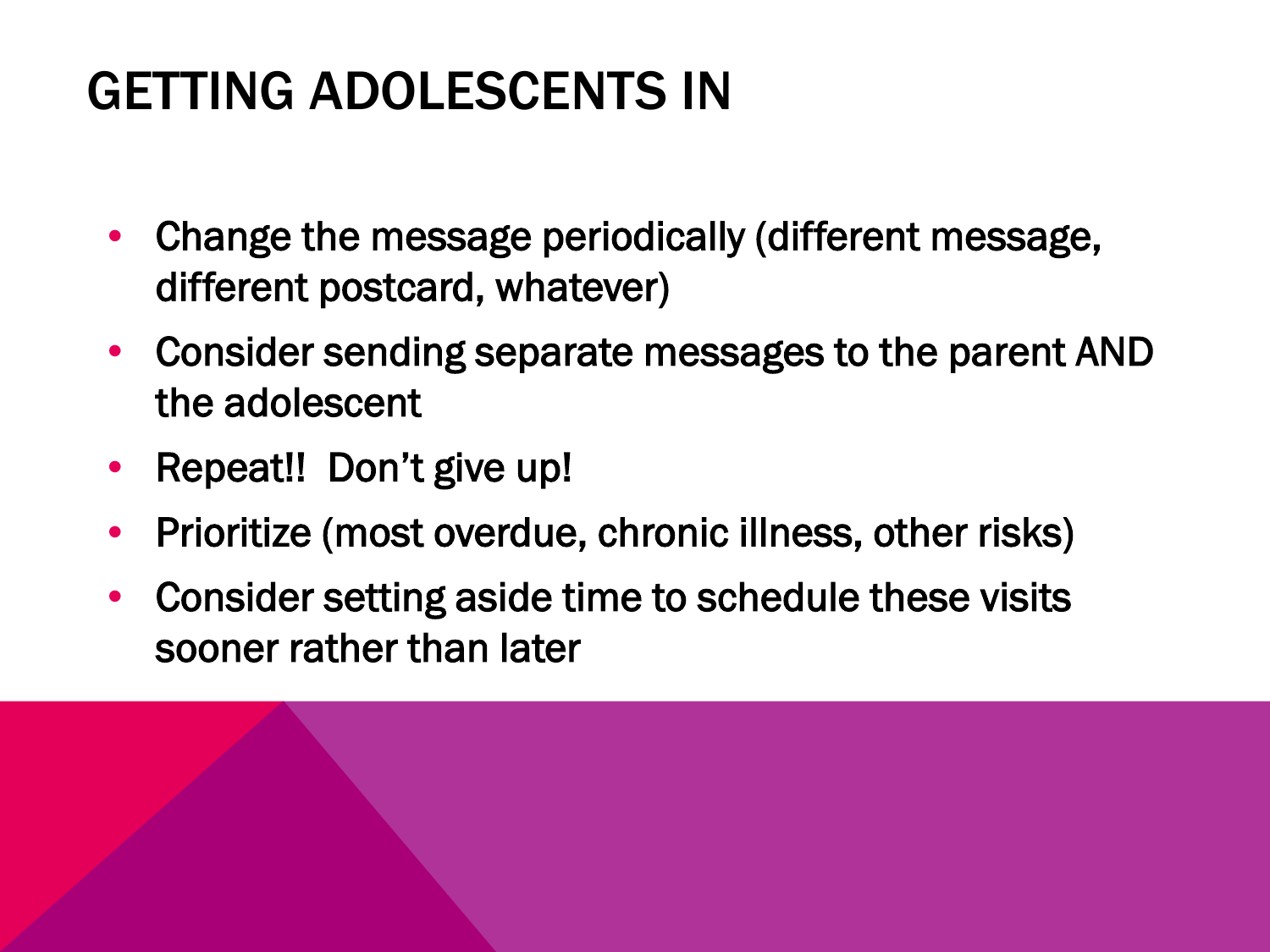# BE CREATIVE WITH RECALL

- Post signs in your office so parents and adolescents in for other visits will be reminded to make an appointment for a check-up
- Check at EVERY visit an adolescent has to see if they need to schedule an appointment for a check –up!
- Other ideas????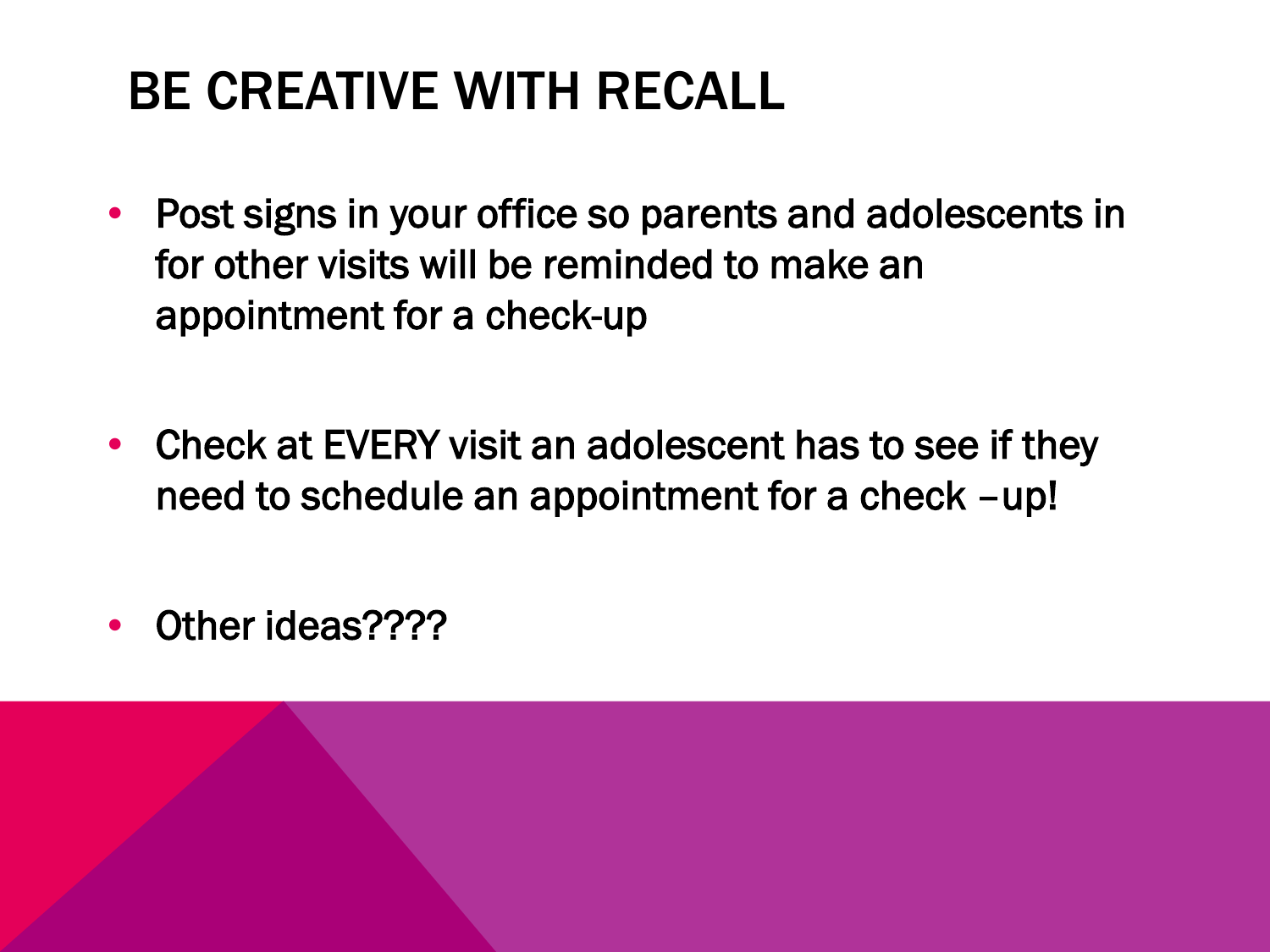

- How do you know what to schedule?
- How do you know who to schedule it with? Do they want the same provider, or someone else?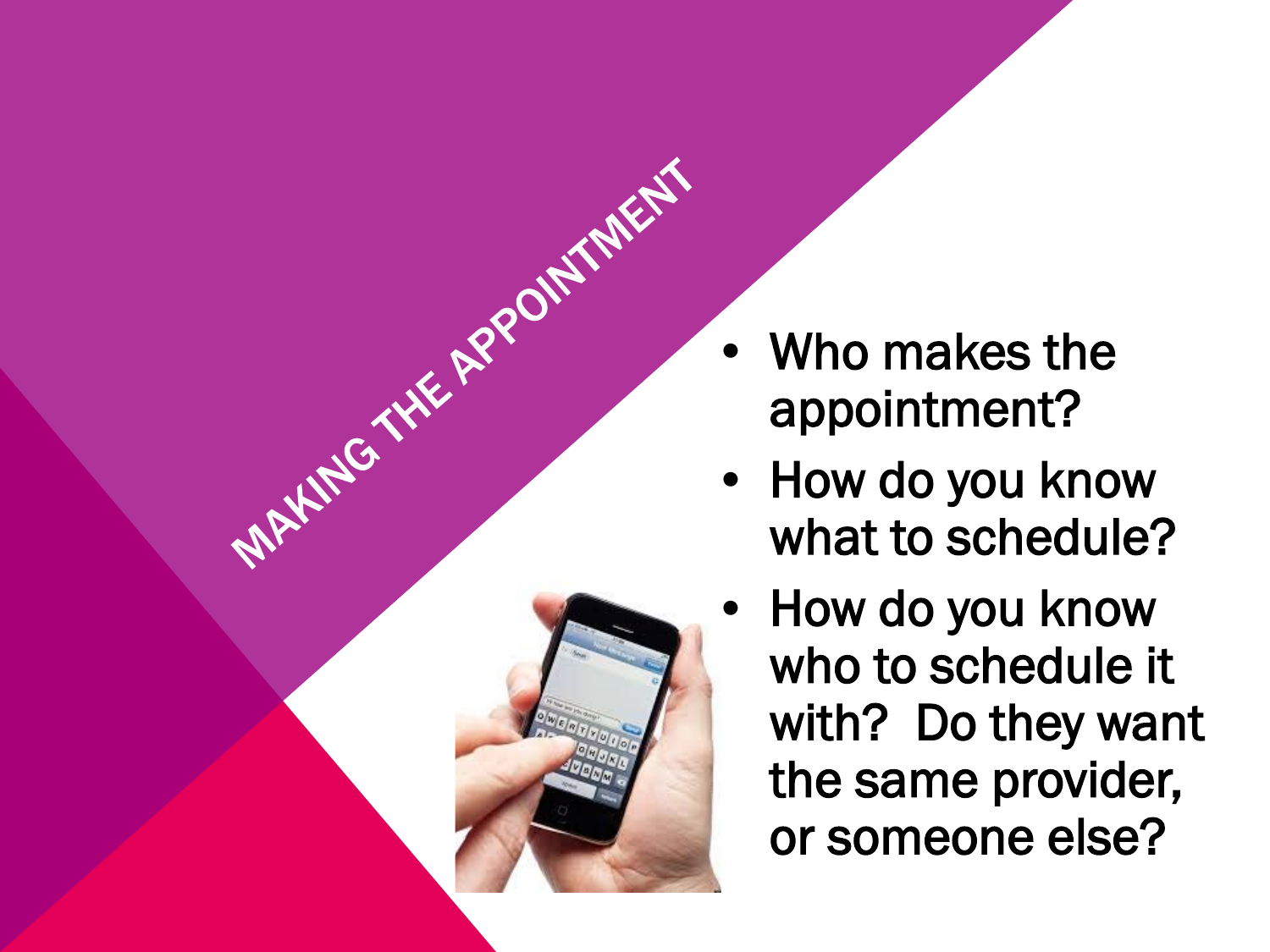

- post card?
- Who does it go to?
- Who does it? Robo call? Office staff?
- How do you handle last minute cancellations?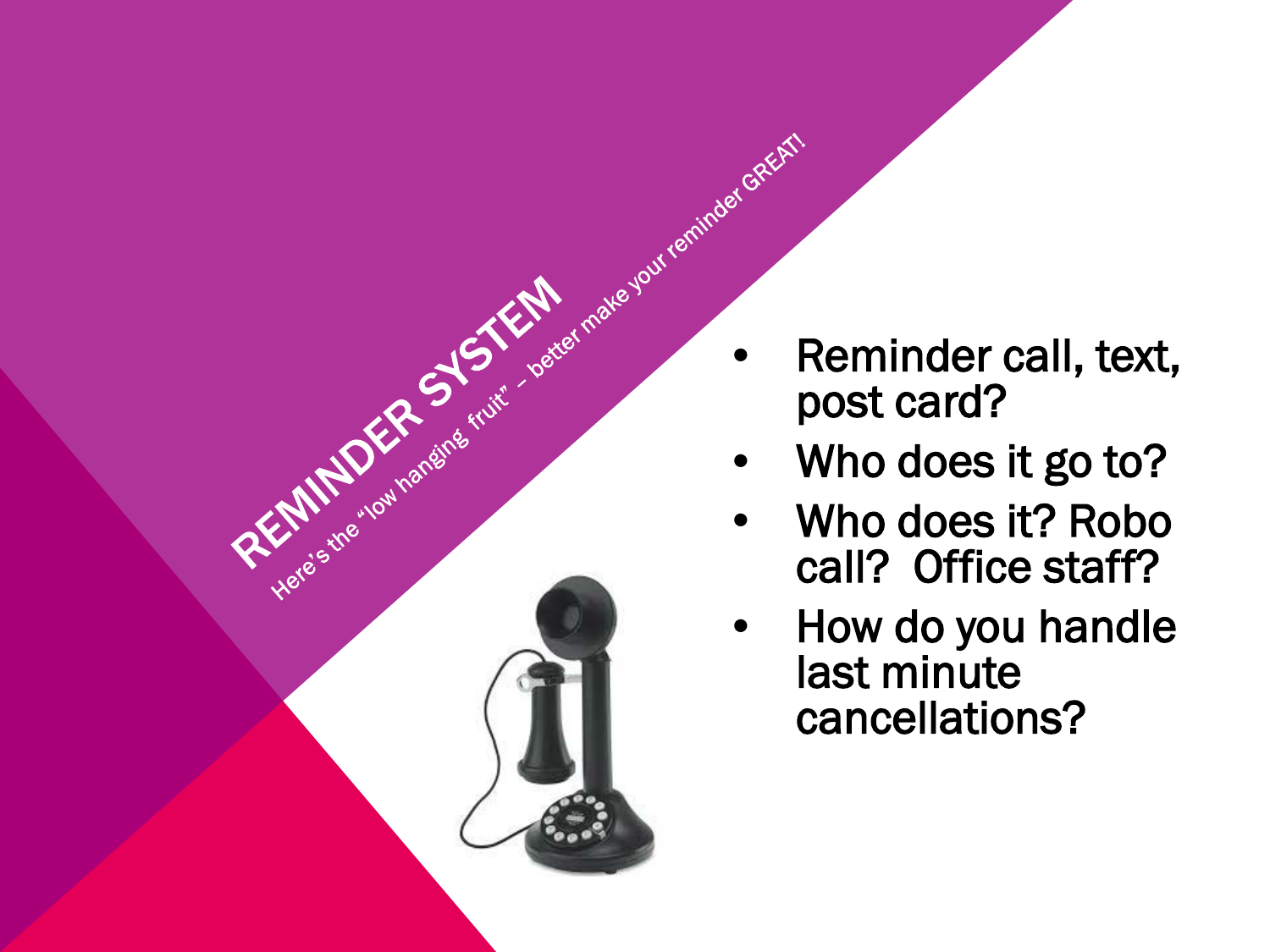# REMINDERS

- Maintain accurate contact info, including youth! (and alternate contacts if appropriate)
- Use the technology that fits family/youth needs: phone, letter, text. May need more than one system in your office.
- Use "*Reminder Plus*" for visits most likely to be missed
	- Personalize: Use patient name; Dr X is looking forward to seeing you
	- List needed immunizations, screening tests
	- What happens during an "X" year check up
	- What's in it for YOU (parent and adolescent)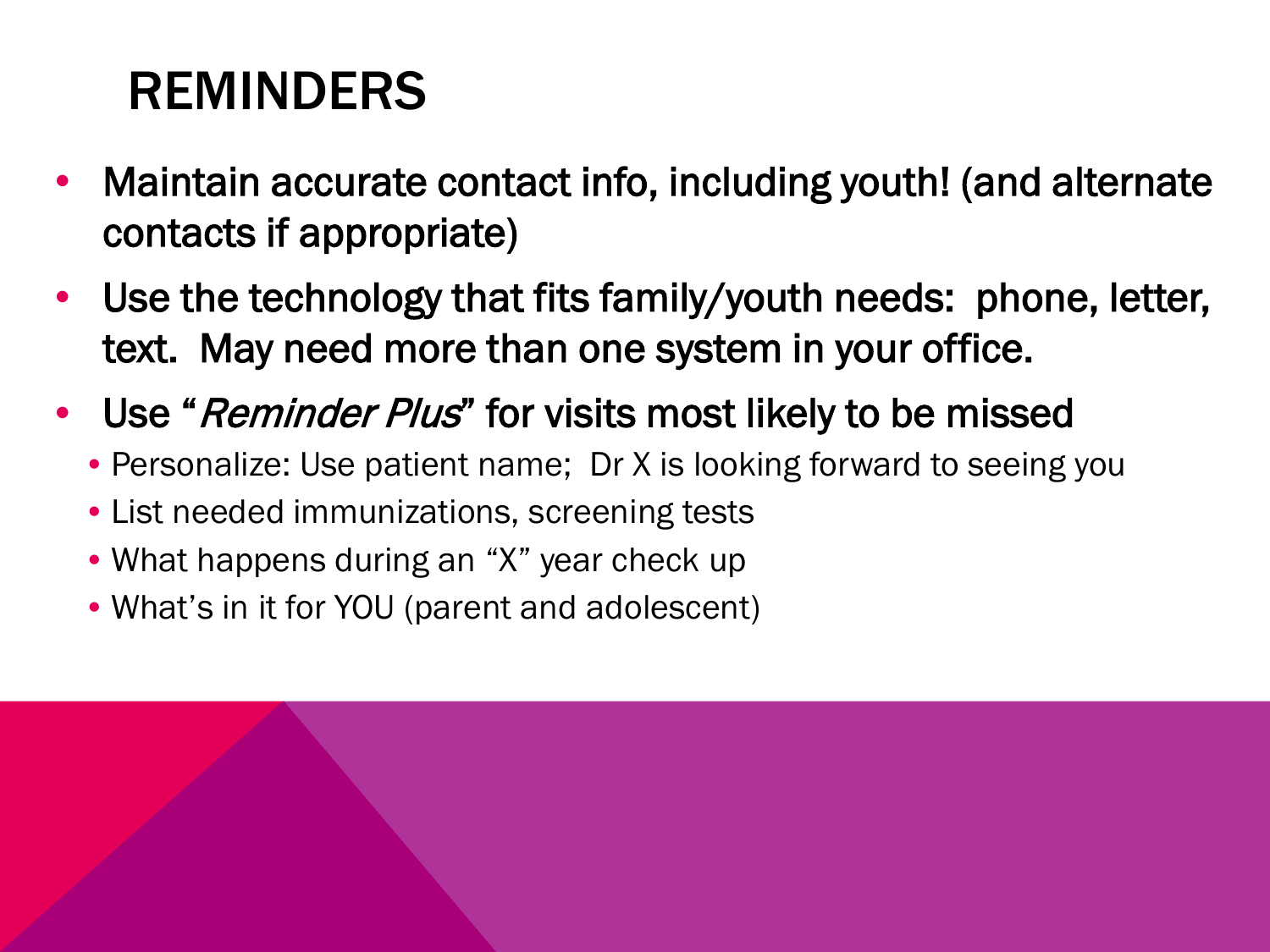# REMINDERS

- Send reminder minimum of 2-3 days in advance
	- Consider 1-2 week lead time for visits scheduled far in advance
- As part of the reminder, ask patient to cancel and reschedule inconvenient appt – provide easy system to do this, including after hours
- Is your reminder system not working for certain groups?
- Use more personalized or intensive reminder for patients at high risk of no-showing
- Build in admin time for clinicians to manage tasks which were previously routinely cone when a patient no-showed.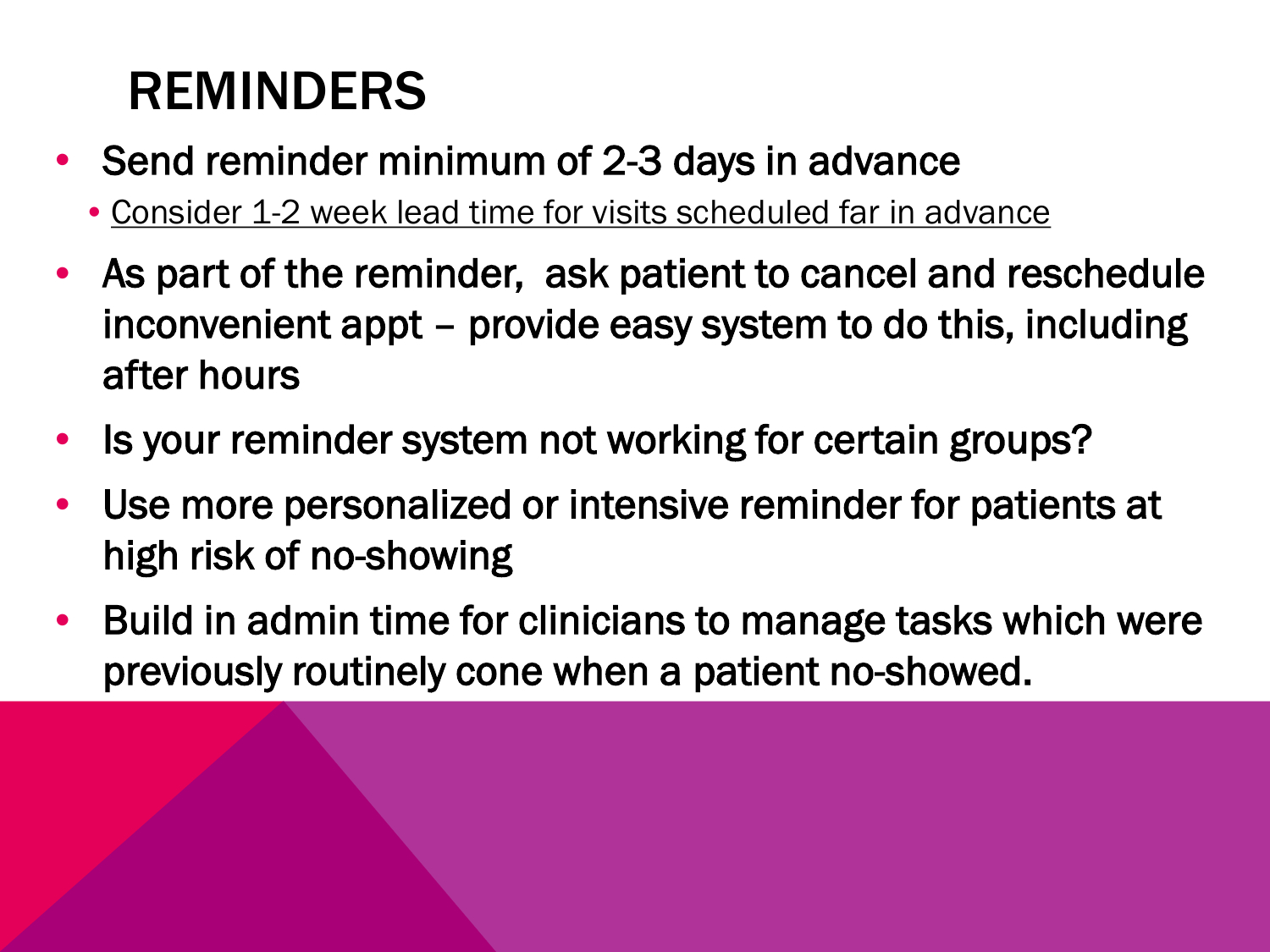# RESCHEDULE MISSED APPOINTMENTS FORGET!!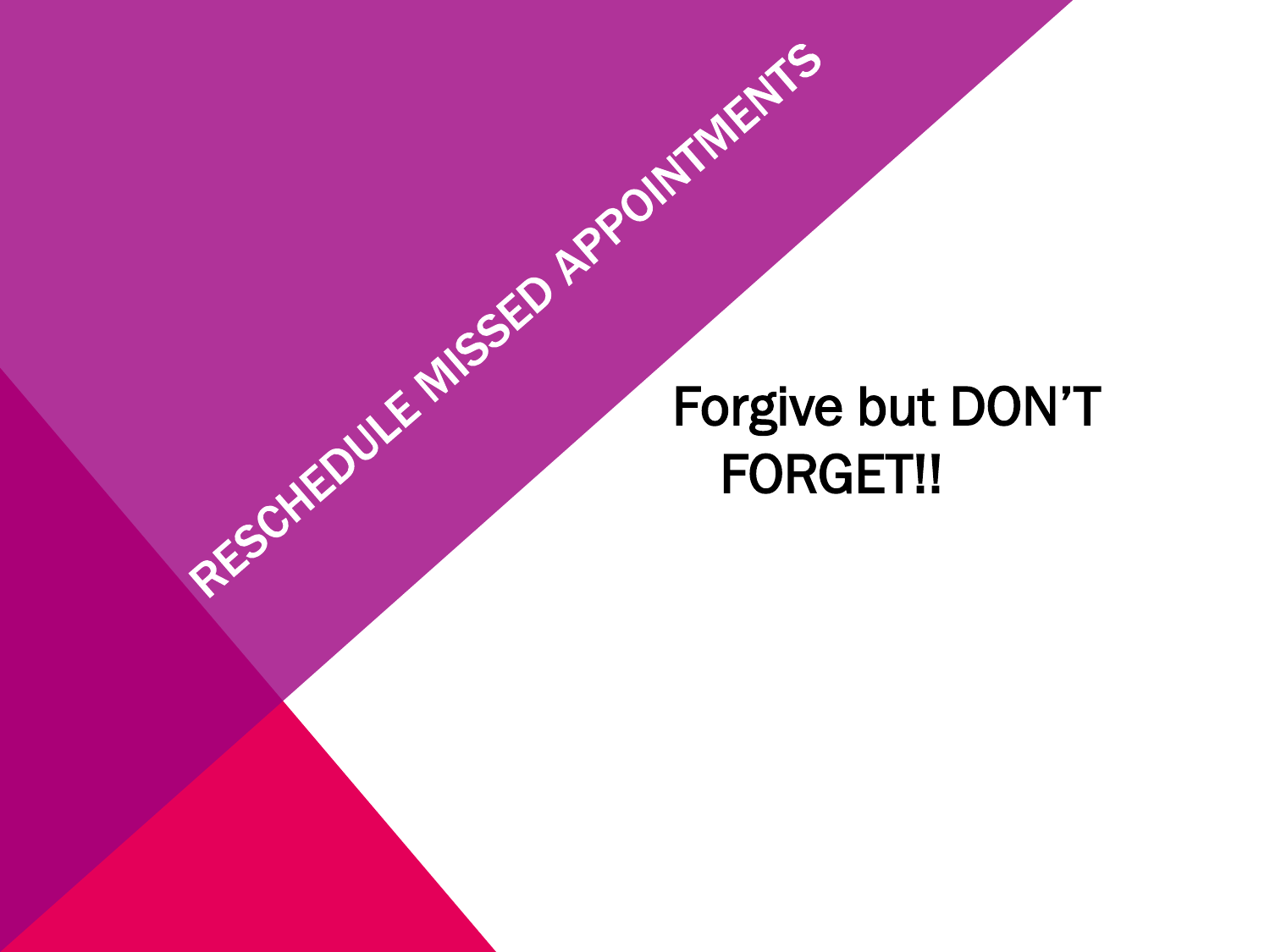# RECALL MISSED APPOINTMENTS

- THIS IS REALLY IMPORTANT!!
- Follow up quickly for missed appointments
- Be kind and understanding, but firm!
- Remind them what they are missing (needed imms and screenings, confidential time with provider to ask questions, clearance for sports, etc)
- Consider "holding" times convenient for youth to use for more "open" scheduling (rather than punishing those who need to reschedule by making them wait another 3 months!)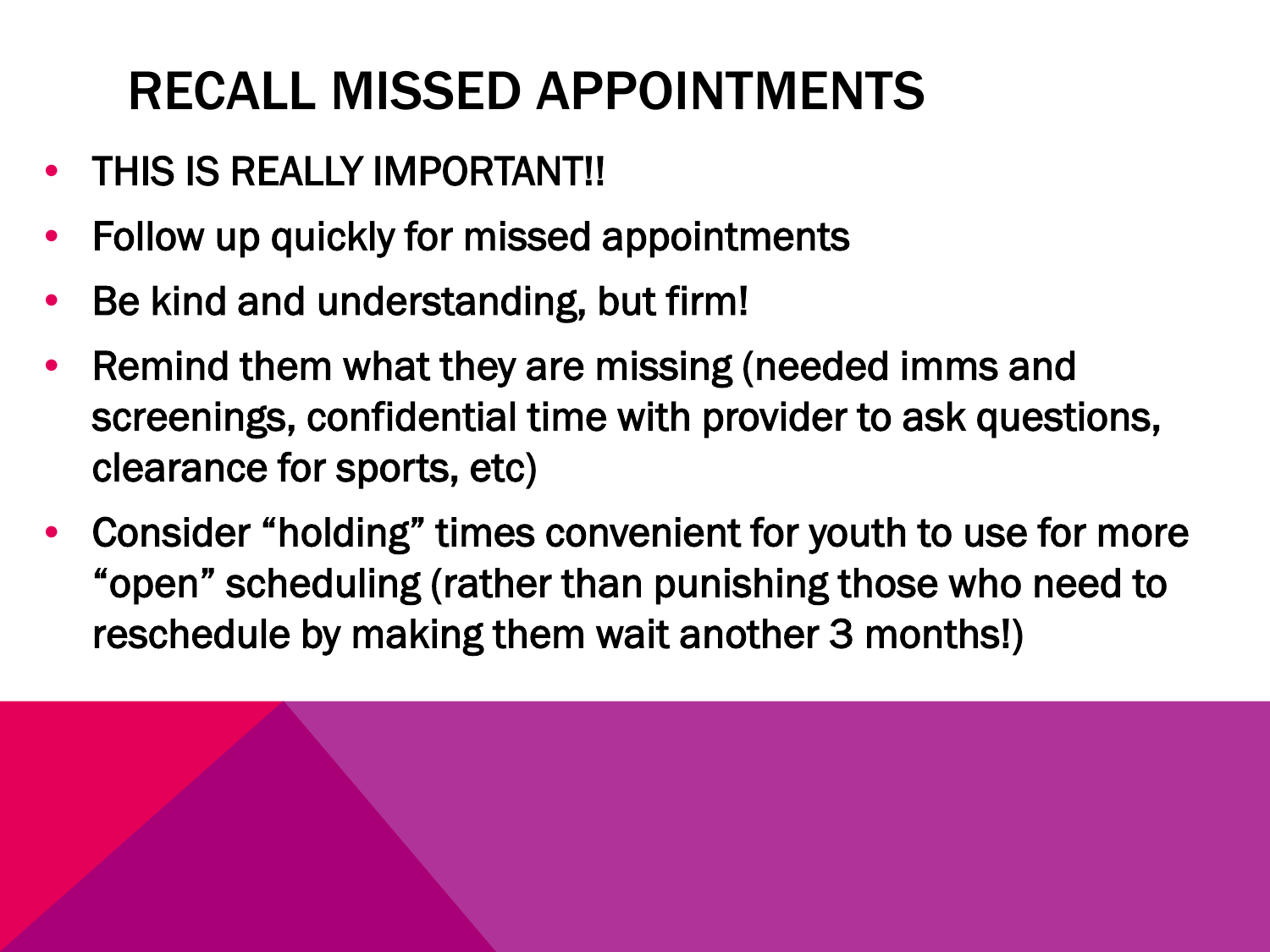# THE WATTING ROOM EXPERIENCE<br>
What have YOU<br>
changed in YOU<br>
waiting room? changed in YOUR waiting room?

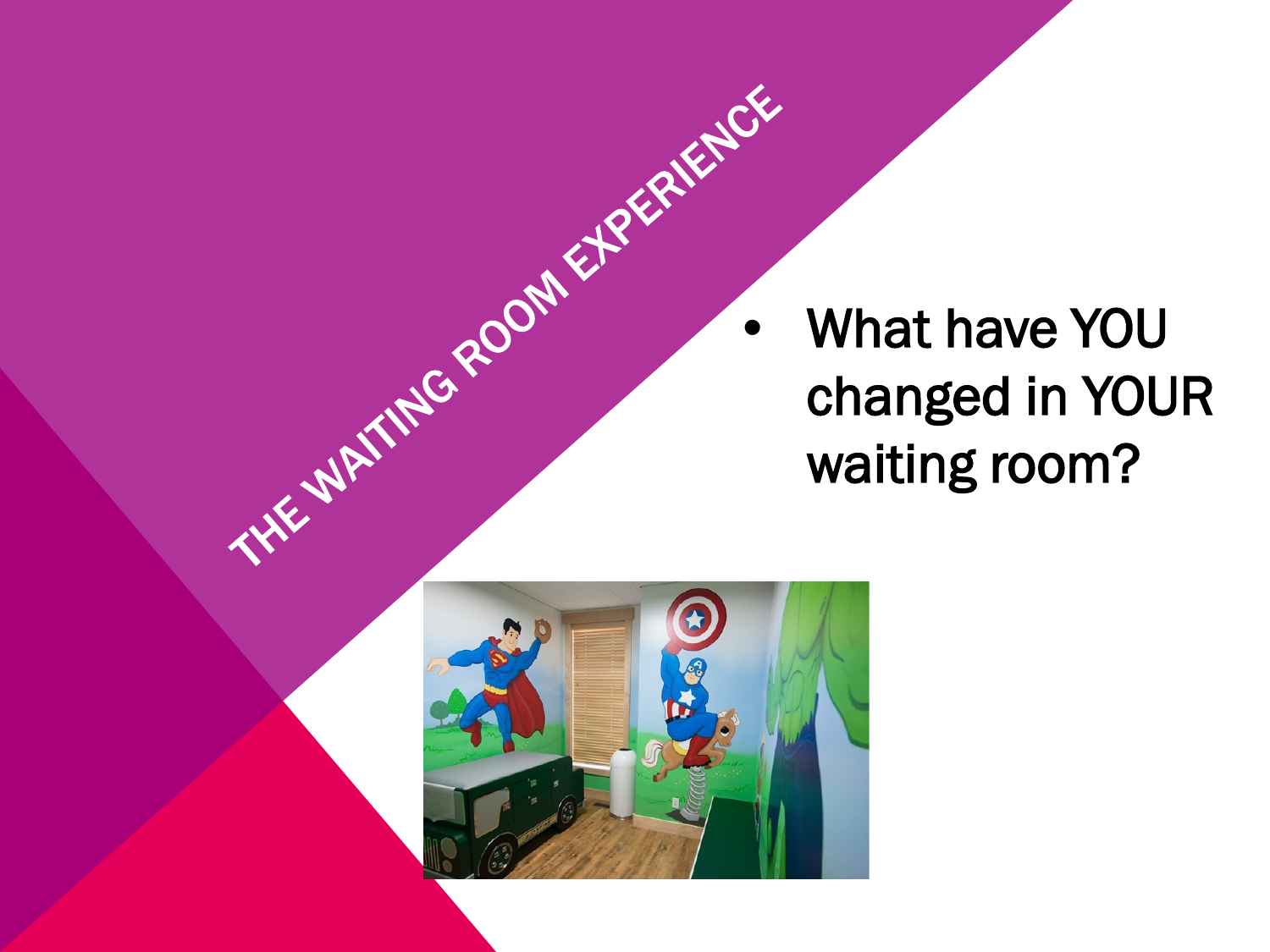

UNIVERSITY OF MICHIGAN ADOLESCENT HEALTH INITIATIVE: YOUTH DRIVEN VIDEOS

# Drawing a Picture: Adolescent Centered Medical Homes

#### Others Videos Include:

- **Health Experts Meet Teen Experts**
- **Helping Your Teen Navigate Healthcare**
- **Teen Self Advocacy**
- **Voices of Transgender Adolescents in Healthcare**

<https://www.youtube.com/watch?v=vAu5ad827I8&feature=youtu.be>

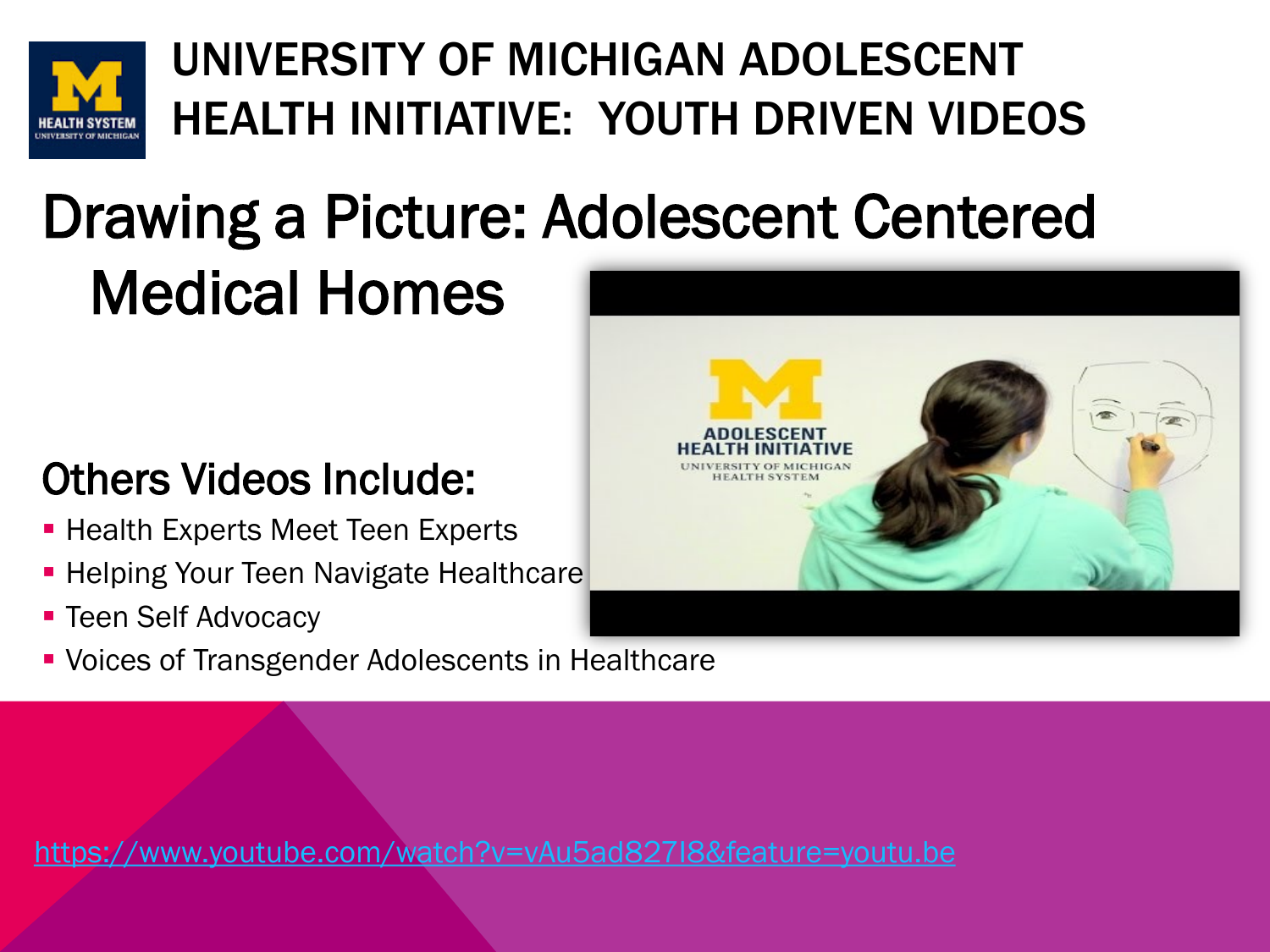

- What changes have YOU made?
- What would you like to try?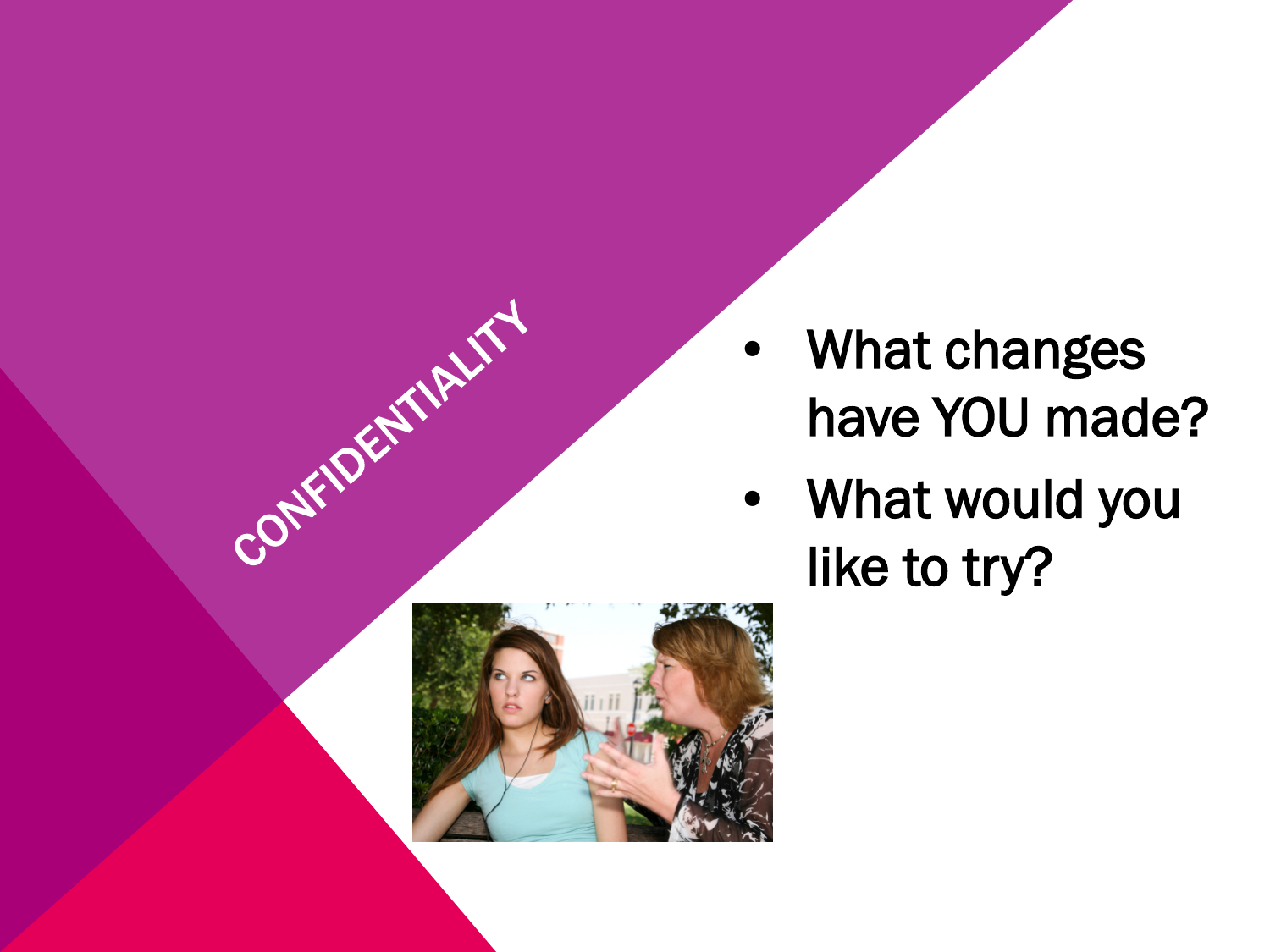#### ENGAGING ADOLESCENTS: KEEP IT CONFIDENTIAL



[https://www.communitycarenc.org/population-management/pediatrics/engaging](https://www.communitycarenc.org/population-management/pediatrics/engaging-adolescents/engaging-adolescents-keep-it-confidential/)adolescents/engaging-adolescents-keep-it-confidential/



video credit: Community Care of North Carolina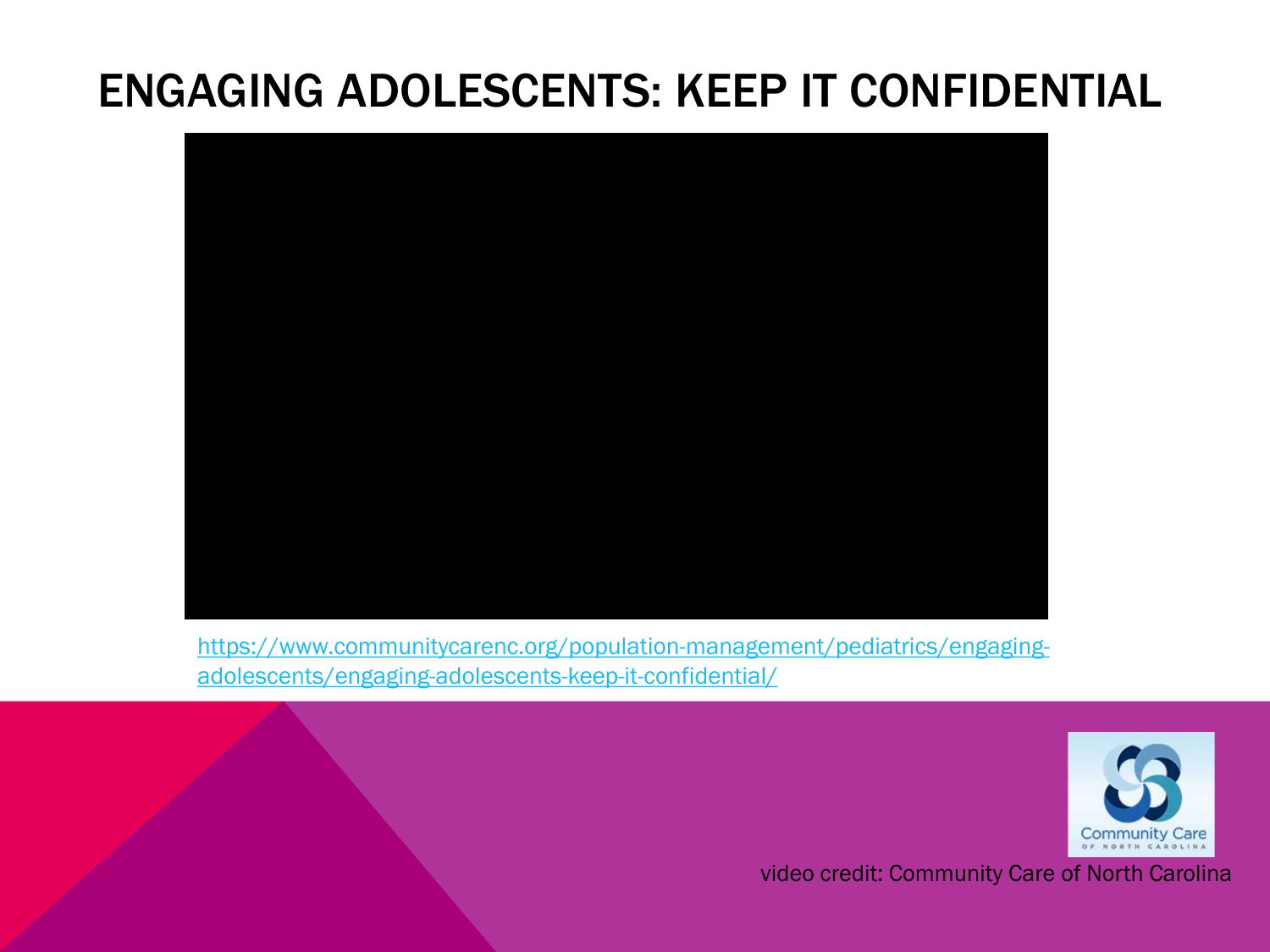# DISCUSS CONFIDENTIALITY IN ADVANCE

#### Inform parents/youth about the confidentiality policy up front before a visit.

- Send a letter home:
	- Detail when parent will or will not be included in the clinical visit.
	- Discuss billing issues (e.g., routine STI testing, etc.).
- Display materials discussing importance of doctor/patient confidentiality.

#### Make sure support staff are trained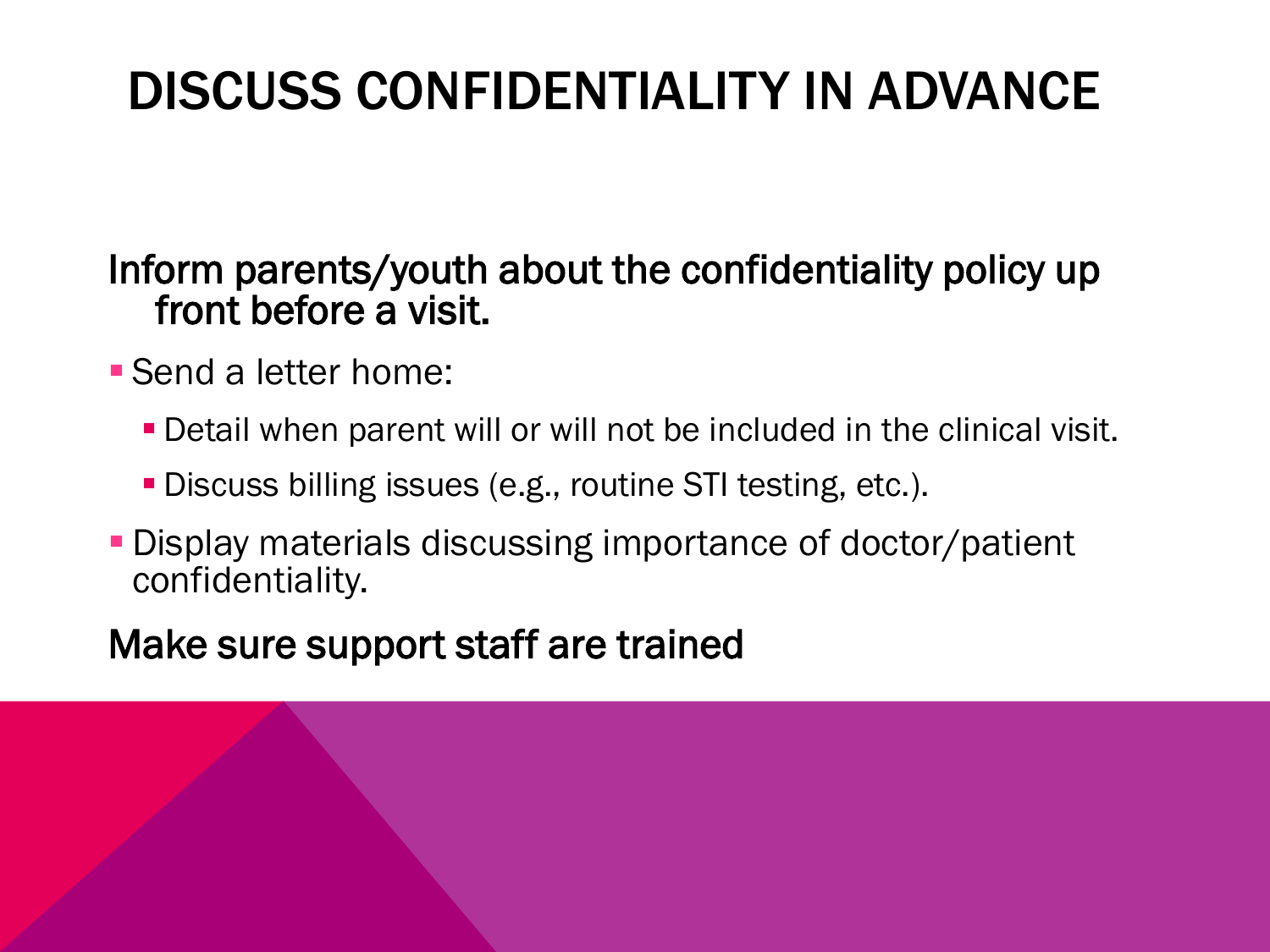#### OUR POLICY ON CONFIDENTIALITY

Our discussions with you are private. We hope that you feel free to talk openly with us about yourself and your health. Information is not shared with other people unless we are concerned that someone is in danger.

#### Sample statement developed by URMC Department of Pediatrics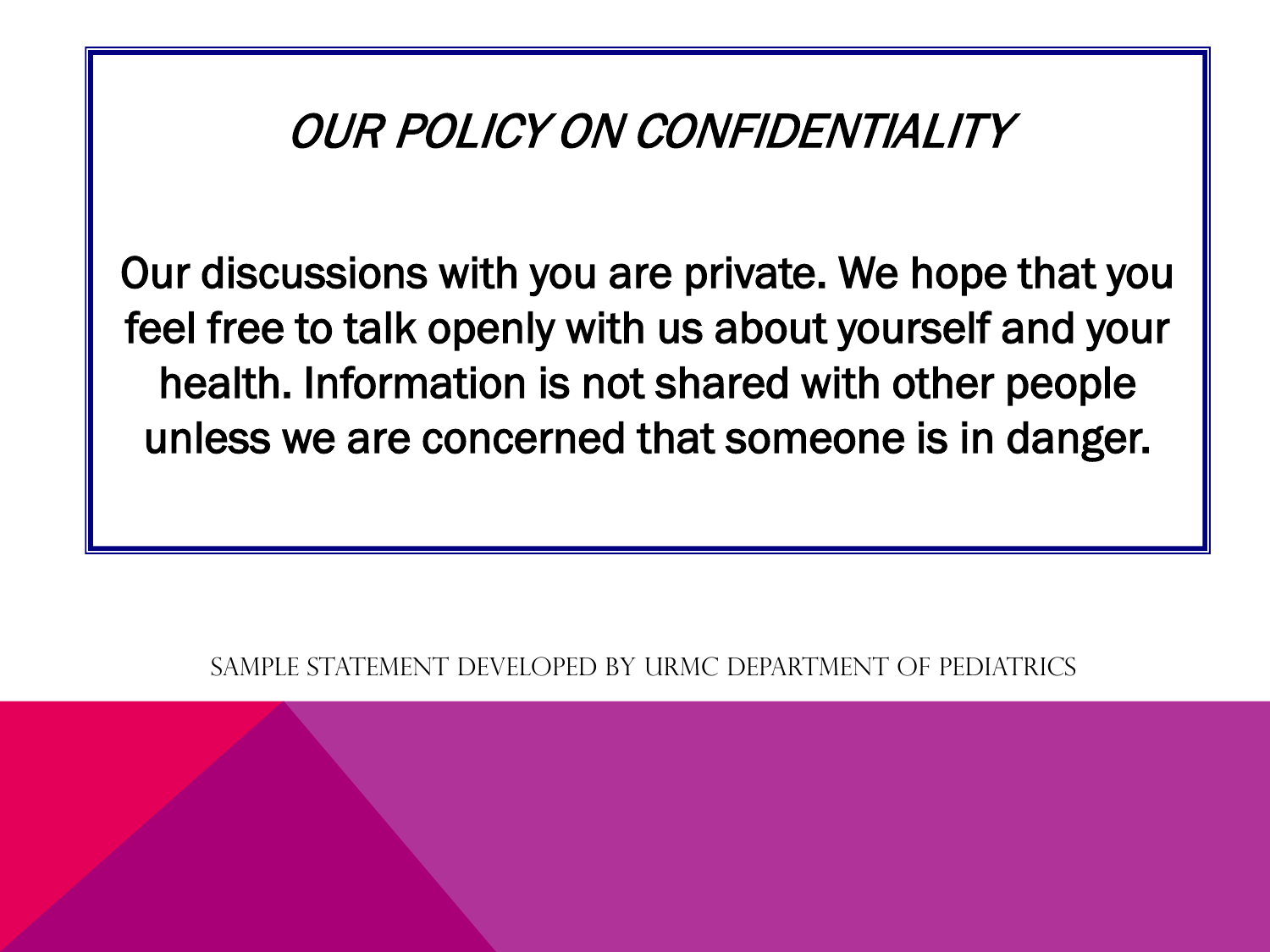

- Make next year's appointment NOW! (so you can REMIND!)
- How do you handle follow up conversations?
- How do you assure confidentiality?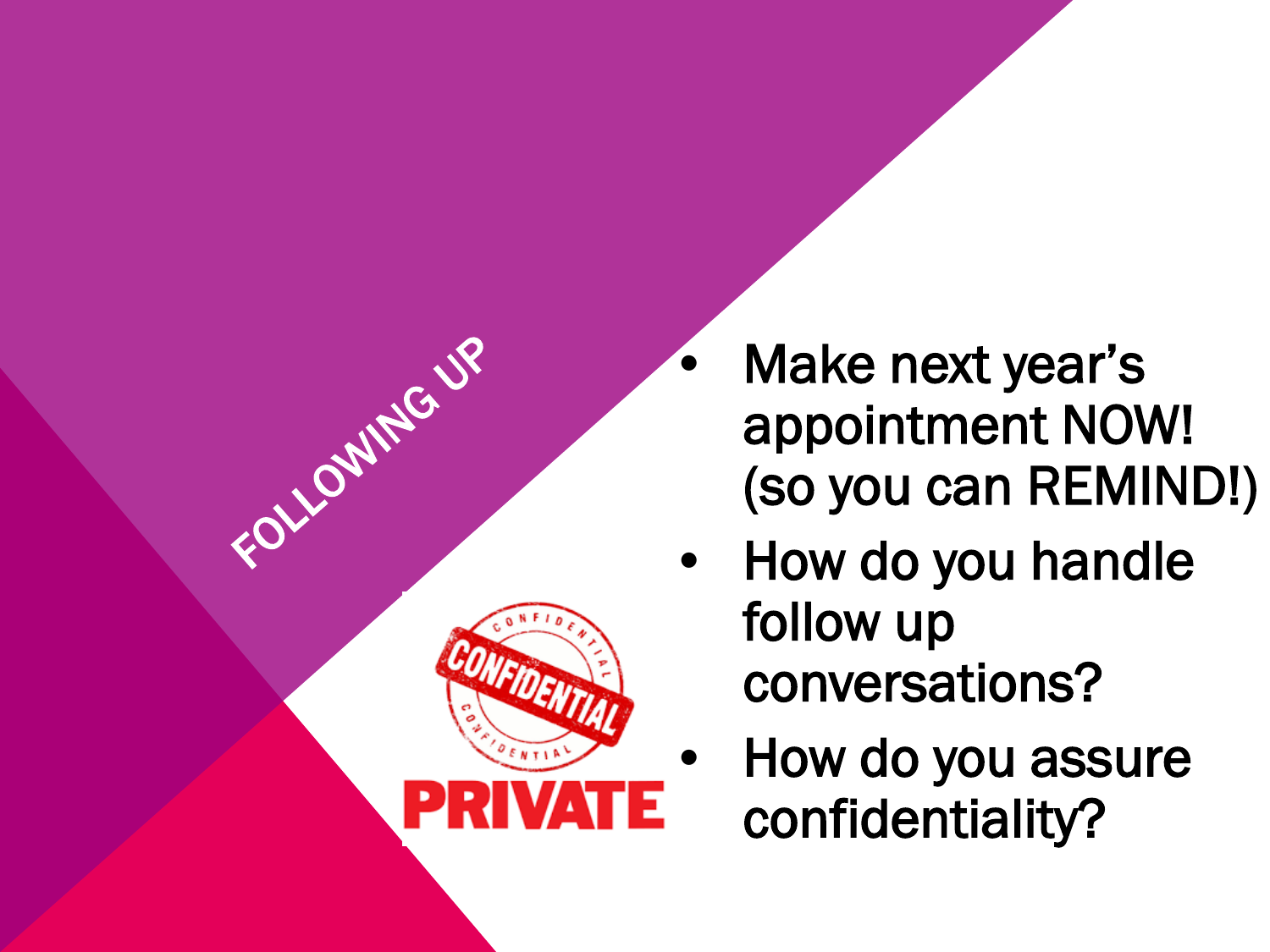#### Use any opportunity to:

Catch up imms

«CATCH ME WHEN YOU CAN!"

- Catch up screenings
- Follow up on identified risks
- Reinforce strengths
- Do you need to schedule a well visit?